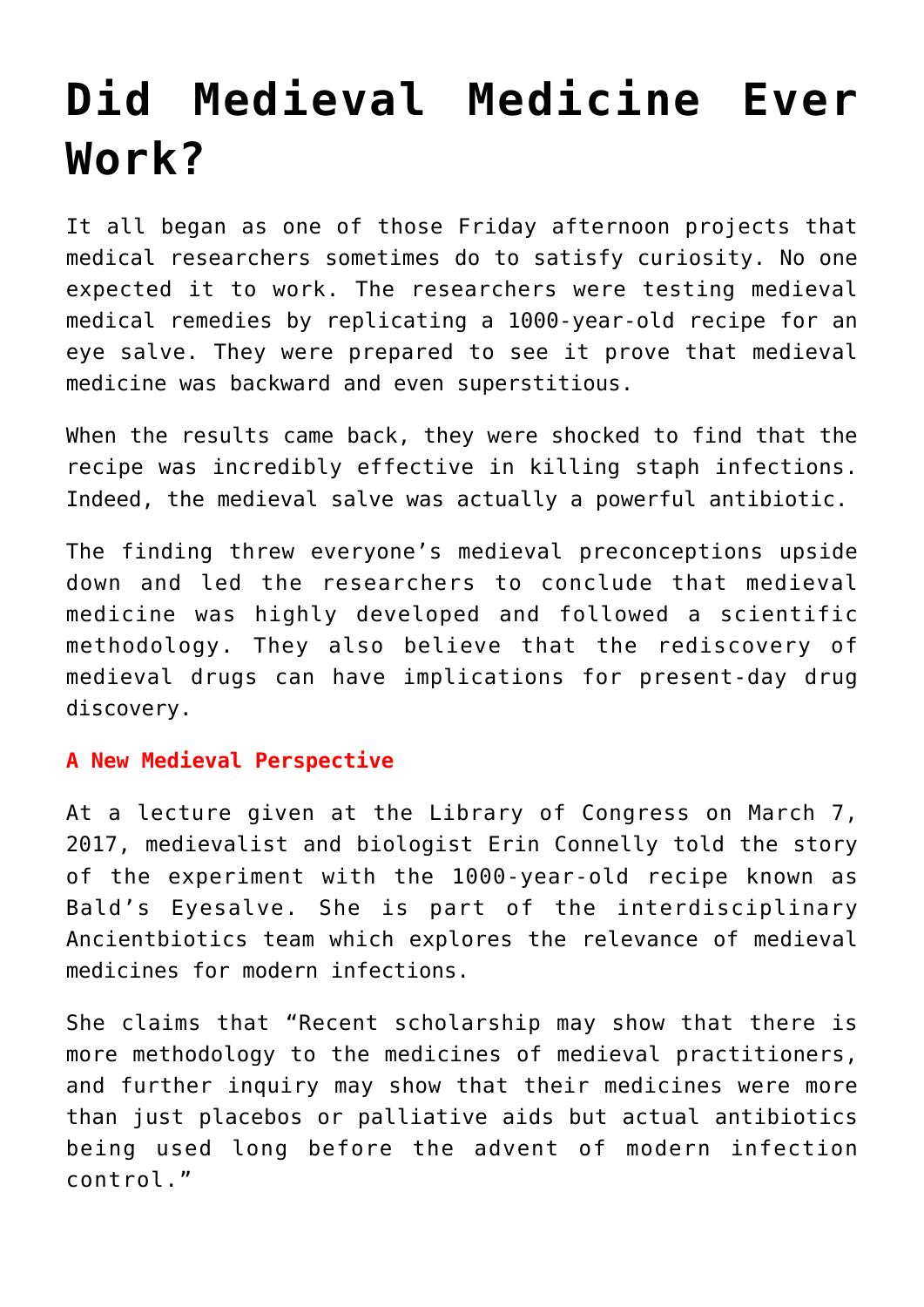# **Bald's Eyesalve**

The recipe that sparked the debate is found in a book held by The British Library. Titled *Bald's Leechbook*, the book has the ancient Anglo-Saxon recipe written in old English. The ingredients are organic materials accessible to everyone in the locality. It requires garlic and alliums, which could either be onions or leeks. These are mixed with wine and ox gall. The mixture is then put in a brass vessel and let stand for nine nights. After straining and clarifying, it is put in a horn and applied to the eye with a feather.

What seems like a haphazard collection of liquids and herbs was found to be much more. Researchers replicating the recipe found that any omission from the recipe dramatically diminished or eliminated its bactericidal qualities. Similarly, each ingredient on its own had no significant effect on the reduction in bacteria. They found that the ninenight incubation period served to make the mixture selfsterilizing and therefore effective. Likewise, omitting this period made the recipe ineffective.

The tests revealed a method of observation and experimentation that was anything but haphazard. Moreover, this was not a cure-all concoction. Dr. Connelly believes that it seems to have been specifically targeted for what it was made to treat.

#### **A Wealth of Other Recipes**

Bald's Salve is not the only recipe that shows promise. Dr. Connelly is working with others to find and test hundreds of others. Her research reveals ancient notes such as that found next to another salve that said: "Restored the child's eyes to perfect health and sight." Another mixture has a comment which in translation from Middle English says, "God has not given us a better recipe than this one. It makes even old men to read tiny letters without aid." There is hope that this might prove helpful for macular degeneration.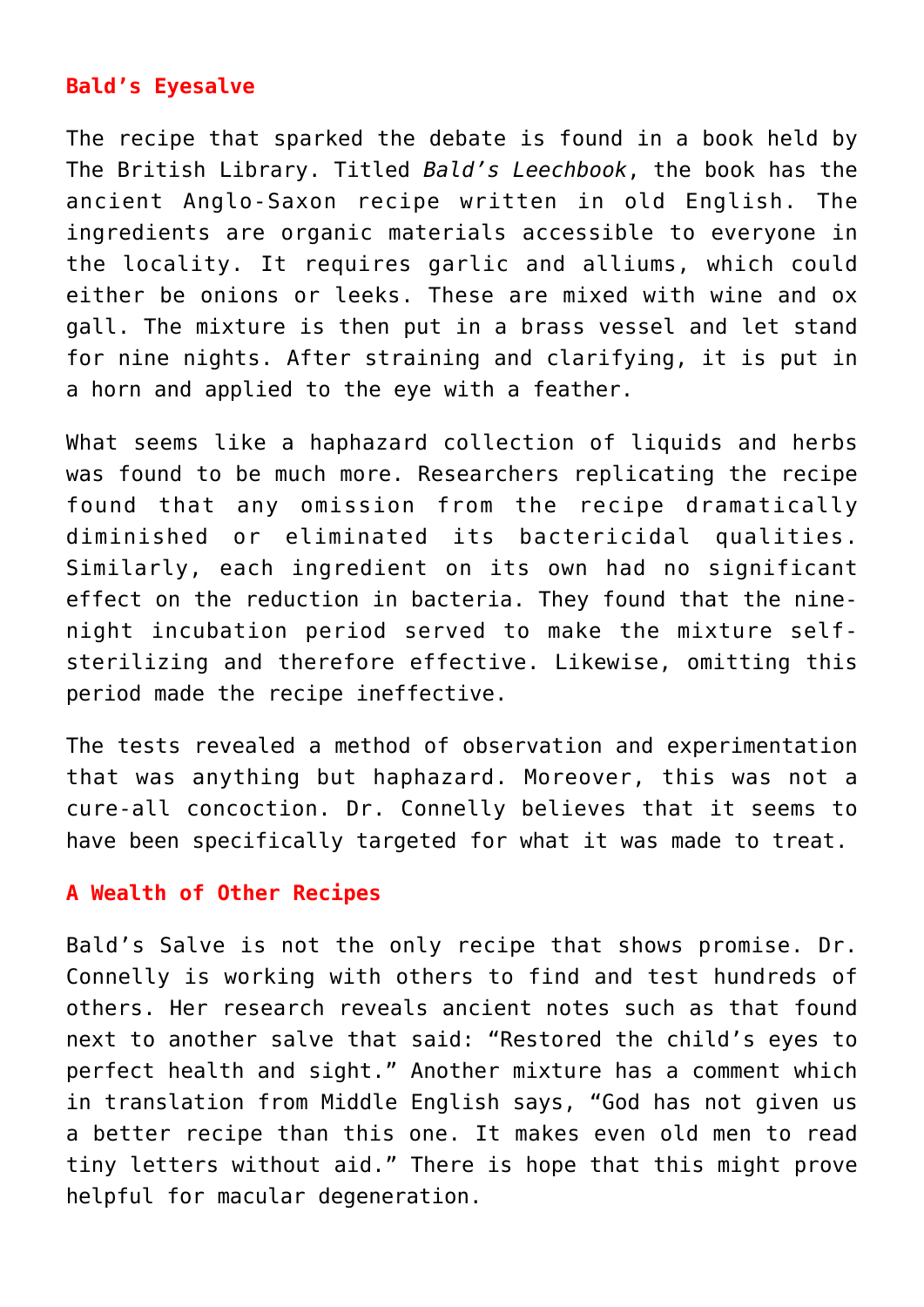One particular book contains around 6000 references to specific ingredients, 360 very detailed recipes which address over 110 disease conditions. Tests of these recipes have only begun.

## **An Urgent Need for Medieval Solutions?**

As microbes develop resistance to antibiotics, there is an urgent need to find new remedies quickly. It is estimated that around 700,000 people a year worldwide die of antimicrobial resistant infections. That number could reach ten million by 2050.

In response to the urgent need for novel routes to drug discovery, the Ancientbiotics team was formed in 2014 to look at medieval solutions. This interdisciplinary and international team believes that "the past could inform the future" in finding these routes.

## **Why Remedies Were Discontinued**

It makes sense that the Church would be involved in healthcare. Her mission is the care of souls which often overlaps with the care of the body. By calling upon the faithful to exercise practical charity, the Church eventually organized history's first health network of systematic nursing